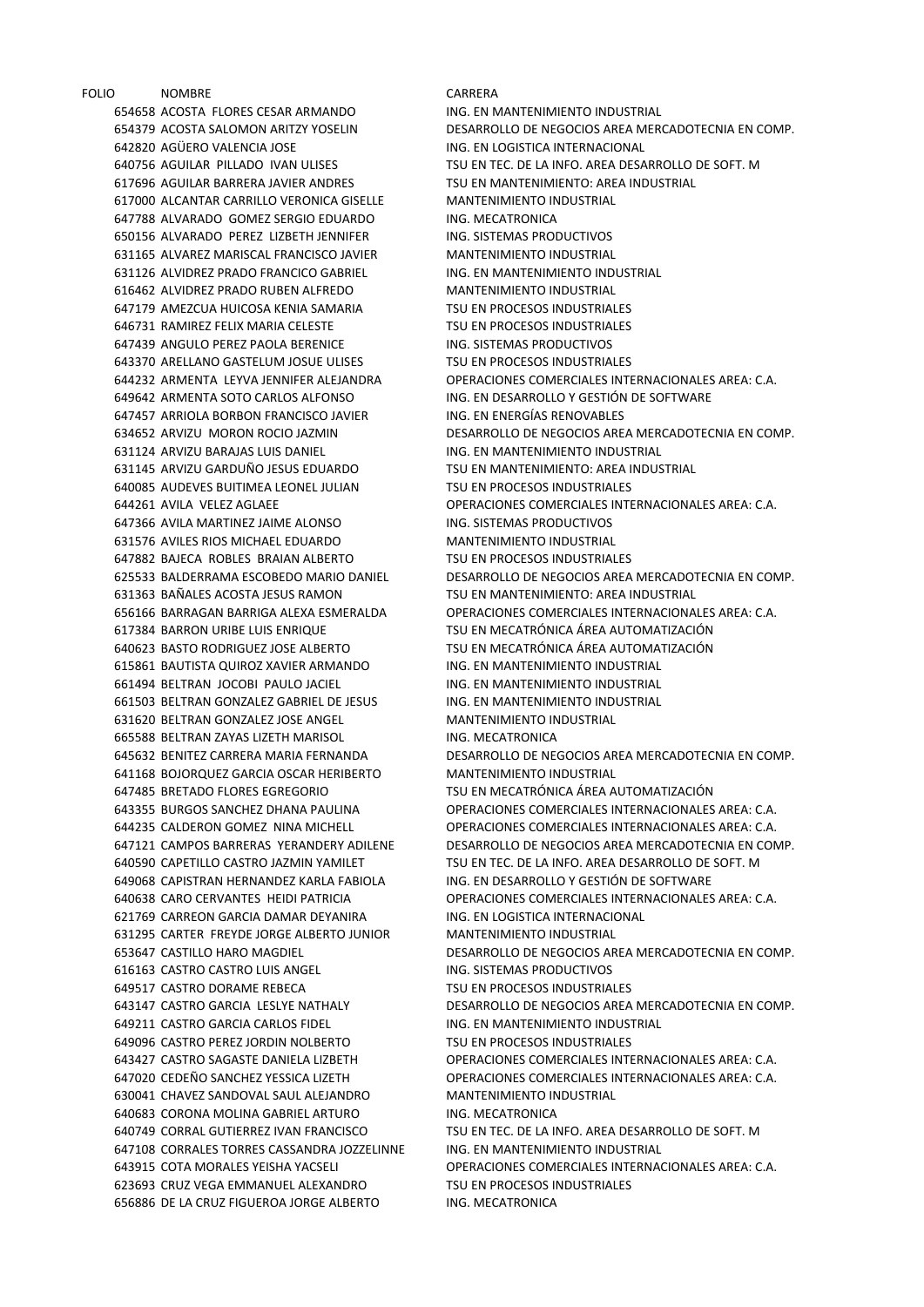DOMÍNGUEZ CASTILLO MARIA ELENA ING. EN ENERGÍAS RENOVABLES ECHEVERRIA CORTEZ FRANCISCO LEONARDO TSU EN MANTENIMIENTO: AREA INDUSTRIAL ENCINAS FLORES AXEL JAVIER ING. MECATRONICA ENCINAS GERARDO ADAN MANTENIMIENTO INDUSTRIAL ESPINOZA ESCALANTE MELISSA GUADALUPE ING. SISTEMAS PRODUCTIVOS ESQUER VALENZUELA NANCY POLA TSU EN PROCESOS INDUSTRIALES 619287 ESTRADA LIBAUD ZABDIEL ING. MECATRONICA FELIX JATOMEA VICTOR ALONSO TSU EN MECATRÓNICA ÁREA AUTOMATIZACIÓN FLORES LOPEZ NESTOR OVIEL ING. EN MANTENIMIENTO INDUSTRIAL FLORES ROJAS MANUEL GEOVANI MANTENIMIENTO INDUSTRIAL GALEANA MORENO LEON GUILLERMO ING. EN ENERGÍAS RENOVABLES GALVEZ ACOSTA ALEJANDRA TSU EN MANTENIMIENTO: AREA INDUSTRIAL GARCIA ZAMUDIO BRAYAN ROSALIO ING. MECATRONICA GARCIA FERNANDEZ ITZAMMA TSU EN MECATRÓNICA ÁREA AUTOMATIZACIÓN GARCIA FRIAS ADRIAN LEONEL TSU EN PROCESOS INDUSTRIALES GARCIA LOPEZ JOSE ALBERTO TSU EN ENERGIAS RENOVABLES 620784 GONZALEZ URIAS IRLANDA ING. MECATRONICA GONZALEZ MEDRANO ADRIAN ARTURO ING. SISTEMAS PRODUCTIVOS GUILLEN ALVAREZ JOSE ALEJANDRO ING. EN MANUFACTURA AERONAUTICA GUTIERREZ GASTELUM PAULINA GUADALUPE ING. SISTEMAS PRODUCTIVOS GUTIERREZ GASTELUM PAOLA GUADALUPE ING. MECATRONICA 647274 HERNADEZ REYES MIGUEL ANGEL **ING. MECATRONICA**  HERNANDEZ HERNANDEZ ALEXIS EDUARDO MANTENIMIENTO INDUSTRIAL 650155 HERNANDEZ MECINAS LUIS JORDI ING. SISTEMAS PRODUCTIVOS 647377 HERNANDEZ MECINAS SHALMA YAMIL ING. SISTEMAS PRODUCTIVOS HERNANDEZ RAMIREZ XAVIER DE JESUS ING. MECATRONICA 620177 HERNANDEZ VERDUGO MIGUEL ANGEL TSU EN MECATRÓNICA ÁREA AUTOMATIZACIÓN IBARRA MOLINA XAVIER ALEXANDER ING. MECATRONICA JARA BUSTAMANTE ALEJANDRO MANUEL ING. MECATRONICA 652381 JIMENEZ RODRIGUEZ VALERIA DENNISE ING. MECATRONICA LEO MENDIVIL GLENDA LOURDES TSU EN PROCESOS INDUSTRIALES 622995 LEON MEZA GABRIEL ARCADIO ING. MECATRONICA LERMA RAMIREZ CARLOS ALAN TSU EN TEC. DE LA INFO. AREA DESARROLLO DE SOFT. M 646846 LOERA NIEBLAS JUAN FRANCISCO TESU EN PROCESOS INDUSTRIALES LOPEZ AGUIRRE CHRISTOPHER ALAN TSU EN MECATRÓNICA ÁREA AUTOMATIZACIÓN LOPEZ AMBROSIO MONSERRAT DEL CARMEN ING. MECATRONICA LOPEZ ARELLANO JESUS EDUARDO ING. MECATRONICA LOPEZ BARBEITIA ULISES OBED MANTENIMIENTO INDUSTRIAL 649843 LOPEZ MONTOYA OSCAR ANDRES TSU EN PROCESOS INDUSTRIALES LOPEZ OCHOA EDGAR JOVANNY ING. EN DESARROLLO Y GESTIÓN DE SOFTWARE LOPEZ PALACIO JUAN LUIS TSU EN MECATRÓNICA ÁREA AUTOMATIZACIÓN LOPEZ RAMIREZ HELEN MERARI TSU EN MECATRÓNICA ÁREA AUTOMATIZACIÓN 649719 LOPEZ ROBLES JULIANA ARELI ING. MECATRONICA

 DÍAZ MARTÍNEZ MIA CHANTEL TSU EN PROCESOS INDUSTRIALES DOMÍNGUEZ GAMEZ KATHYA MARIA OPERACIONES COMERCIALES INTERNACIONALES AREA: C.A. DORAME PLATA JACQUELINE DESARROLLO DE NEGOCIOS AREA MERCADOTECNIA EN COMP. ESCARCEGA VACA MITZEL KARINA OPERACIONES COMERCIALES INTERNACIONALES AREA: C.A. ESQUER BARRERAS YENIFER XIMENA DESARROLLO DE NEGOCIOS AREA MERCADOTECNIA EN COMP. FIGUEROA BELTRAN LILIANA DESARROLLO DE NEGOCIOS AREA MERCADOTECNIA EN COMP. GALAVIZ VALENZUELA ARIANA ITHZEL TSU EN TEC. DE LA INFO. AREA DESARROLLO DE SOFT. M GASPAR BERNAL MARIA PAULA OPERACIONES COMERCIALES INTERNACIONALES AREA: C.A. GAXIOLA RUIZ YENDI FERNANDA OPERACIONES COMERCIALES INTERNACIONALES AREA: C.A. HAROS PADILLA HYLIANA JAZMIN OPERACIONES COMERCIALES INTERNACIONALES AREA: C.A. HERNANDEZ ONTIVEROS ANDREA JOSELYN OPERACIONES COMERCIALES INTERNACIONALES AREA: C.A. HERRERA KOTRY MANUEL SANTIAGO DESARROLLO DE NEGOCIOS AREA MERCADOTECNIA EN COMP. JAIME MEXIA SANDRA LUZ OPERACIONES COMERCIALES INTERNACIONALES AREA: C.A. JIMENEZ CORONA DANIELA ALEJANDRA OPERACIONES COMERCIALES INTERNACIONALES AREA: C.A. LARA DIAZ ALICIA GUADALUPE OPERACIONES COMERCIALES INTERNACIONALES AREA: C.A. 640724 LIEVANOS BOJORQUEZ DANIEL TSU EN TEC. DE LA INFO. AREA DESARROLLO DE SOFT. M LIZARRAGA ESTRADA JOSE ALONSO OPERACIONES COMERCIALES INTERNACIONALES AREA: C.A. LOPEZ ALFARO VICTOR ITZAYAN OPERACIONES COMERCIALES INTERNACIONALES AREA: C.A. LOPEZ CONTRERAS REYMUNDO TSU EN MANUFACTURA AERONAUTICA AREA: MAQUINADOS Y LOPEZ TAUTIMEZ NAYDELIN LIZBETH OPERACIONES COMERCIALES INTERNACIONALES AREA: C.A.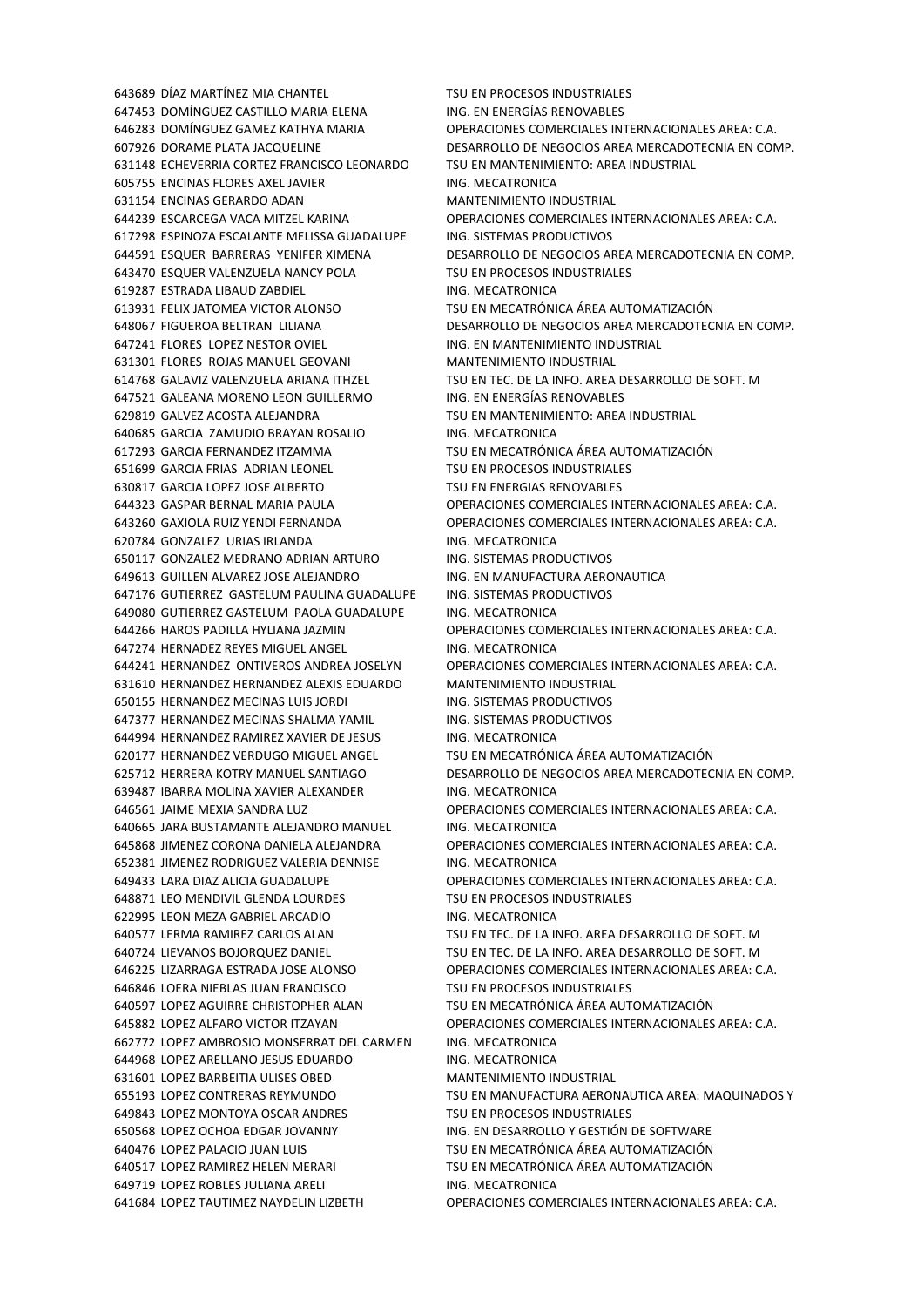LUCERO JIMENEZ LUIS MANUEL TSU EN MANTENIMIENTO: AREA INDUSTRIAL LUQUE HERNANDEZ VALERIA NABILA TSU EN PROCESOS INDUSTRIALES MALDONADO DIAZ ANDRICK TSU EN ENERGIAS RENOVABLES MANNINGS LAZCANO LIZBETH ING. EN LOGISTICA INTERNACIONAL 648606 MANNINGS LAZCANO LIZET **ING. EN LOGISTICA INTERNACIONAL** 660809 MENDEZ EDGARDO **ING. SISTEMAS PRODUCTIVOS**  MERAZ GAXIOLA AMÉRICA LIZETH ING. EN LOGISTICA INTERNACIONAL MOLINA MACIEL MELISSA GUADALUPE TSU EN PROCESOS INDUSTRIALES MONJARAS LOPEZ LUCERO ANAHI ING. EN ENERGÍAS RENOVABLES MONTAÑO LUCERO MAUNEL ALEXIS ING. MECATRONICA MONTERO IZAGUIRRE BRIAN ALBERTO ING. EN LOGISTICA INTERNACIONAL MORALES MERANZA LUIS FELIPE ING. SISTEMAS PRODUCTIVOS MORALES PARRA JORGE ANGEL ING. EN MANUFACTURA AERONAUTICA MORALES TREJO BRIAN ING. MECATRONICA MORAN ECHEVERRIA MIGUEL EDUARDO TSU EN MANTENIMIENTO: AREA INDUSTRIAL MORENO DURAZO OSCAR EDUARDO MANTENIMIENTO INDUSTRIAL MORENO HERRERA SEBASTIAN ING. EN DESARROLLO Y GESTIÓN DE SOFTWARE MOROYOQUI GARCÍA BRAYAN TRINIDAD MANTENIMIENTO INDUSTRIAL MOROYOQUI PADILLA DANIEL MANTENIMIENTO INDUSTRIAL MOROYOQUI VALENZUELA MIGUEL EDUARDO ING. MECATRONICA NAVARRO CASTILLO MICHEL CLARISSA ING. EN MANUFACTURA AERONAUTICA 647357 NUBES RUVALCABA REY JESUS ALBERTO ING. SISTEMAS PRODUCTIVOS NUEVO GARCIA DIEGO ANTONIO ING. EN LOGISTICA INTERNACIONAL NUÑEZ MURATAYA MAIRA ALICIA ING. EN MANTENIMIENTO INDUSTRIAL OLEA CASTRO VEIDA IRLANDA ING. MECATRONICA ORTEGA LOPEZ JOSE JULIAN MANTENIMIENTO INDUSTRIAL ORTEGA QUIJANO LUIS ALBERTO TSU EN MECATRÓNICA ÁREA AUTOMATIZACIÓN ORTEGA VELDERRAIN ISAIAS MANTENIMIENTO INDUSTRIAL ORTIZ MARQUEZ JESUS ALEJANDRO ING. EN MANTENIMIENTO INDUSTRIAL ORTIZ MIRANDA YESVEL MAYTE ING. EN DESARROLLO Y GESTIÓN DE SOFTWARE PACHECO CRUZ OMAR ING. EN ENERGÍAS RENOVABLES PADILLA HUIPIO SARA PATRICIA ING. EN MANTENIMIENTO INDUSTRIAL PARRA BARRIOS JOSÉ GABRIEL ING. EN MANTENIMIENTO INDUSTRIAL PEREZ DORAME LUIS ARMANDO ING. EN MANTENIMIENTO INDUSTRIAL PIZARRO AGUIRRE ALYSSA ANAHY ING. EN LOGISTICA INTERNACIONAL 631715 PLASCENCIA ESTRELLA EVELYN ITZEL TSU EN PROCESOS INDUSTRIALES PLATT ORTIZ DIEGO GABRIEL ING. EN MANUFACTURA AERONAUTICA 645893 PLATT ORTIZ MARTIN EDUARDO ING. MECATRONICA 649137 PONCE ORTEGA AYLIN **ING. SISTEMAS PRODUCTIVOS**  QUINTERO ZAYAS DANA BETZAIDA TSU EN MECATRÓNICA ÁREA AUTOMATIZACIÓN QUINTERO CUADRAS AGUSTIN ING. EN MANTENIMIENTO INDUSTRIAL 647304 QUIÑONES LEON JOSE LUIS **ING. EN MANUFACTURA AERONAUTICA** 642898 RAMIREZ AVENDAÑO JULIO CESAR ING. MECATRONICA 647867 RAMIREZ BORQUEZ EDUARDO ULISES TSU EN PROCESOS INDUSTRIALES RAMIREZ MATA ANGEL JAZMIEL TSU EN MECATRÓNICA ÁREA AUTOMATIZACIÓN

 LOPEZ VALENZUELA JACOB ING. MECATRONICA MACHADO ANDRADE LUIS ALBERTO TSU EN TEC. DE LA INFO. AREA DESARROLLO DE SOFT. M MAGALLANES CABUTO PAOLA LIVIER DESARROLLO DE NEGOCIOS AREA MERCADOTECNIA EN COMP. MAGAÑA MANCERA DANIEL ABRAHAM OPERACIONES COMERCIALES INTERNACIONALES AREA: C.A. MALDONADO BUITIMEA KAREN ISABEL OPERACIONES COMERCIALES INTERNACIONALES AREA: C.A. MARIN SANCHEZ KIMBERLY OPERACIONES COMERCIALES INTERNACIONALES AREA: C.A. MARTINEZ ANSELMO HECTOR RAUL TSU EN TEC. DE LA INFO. AREA DESARROLLO DE SOFT. M MARTINEZ ARAGON ELIAS ANTONIO OPERACIONES COMERCIALES INTERNACIONALES AREA: C.A. MERINO GUTIERREZ HAZIEL GAEL OPERACIONES COMERCIALES INTERNACIONALES AREA: C.A. MONARQUE MARTINEZ SOL SABRINA OPERACIONES COMERCIALES INTERNACIONALES AREA: C.A. MONTOYA DELGADO PAUL EDUARDO OPERACIONES COMERCIALES INTERNACIONALES AREA: C.A. MORENO BUELNA ANGEL DANIEL OPERACIONES COMERCIALES INTERNACIONALES AREA: C.A. MURRIETA COTRI FERNANDO OPERACIONES COMERCIALES INTERNACIONALES AREA: C.A. NOLAZCO RUIZ PRISCILLA EDITH OPERACIONES COMERCIALES INTERNACIONALES AREA: C.A. OLIVAS RAMIREZ MARIA GUADALUPE OPERACIONES COMERCIALES INTERNACIONALES AREA: C.A. QUEZADA OCHOA RAFAEL EMILIO OPERACIONES COMERCIALES INTERNACIONALES AREA: C.A. QUINTERO AGUILERA IRVING REYMUNDO DESARROLLO DE NEGOCIOS AREA MERCADOTECNIA EN COMP. QUINTERO SAN MIGUEL ZUZETH ABIGAIL OPERACIONES COMERCIALES INTERNACIONALES AREA: C.A.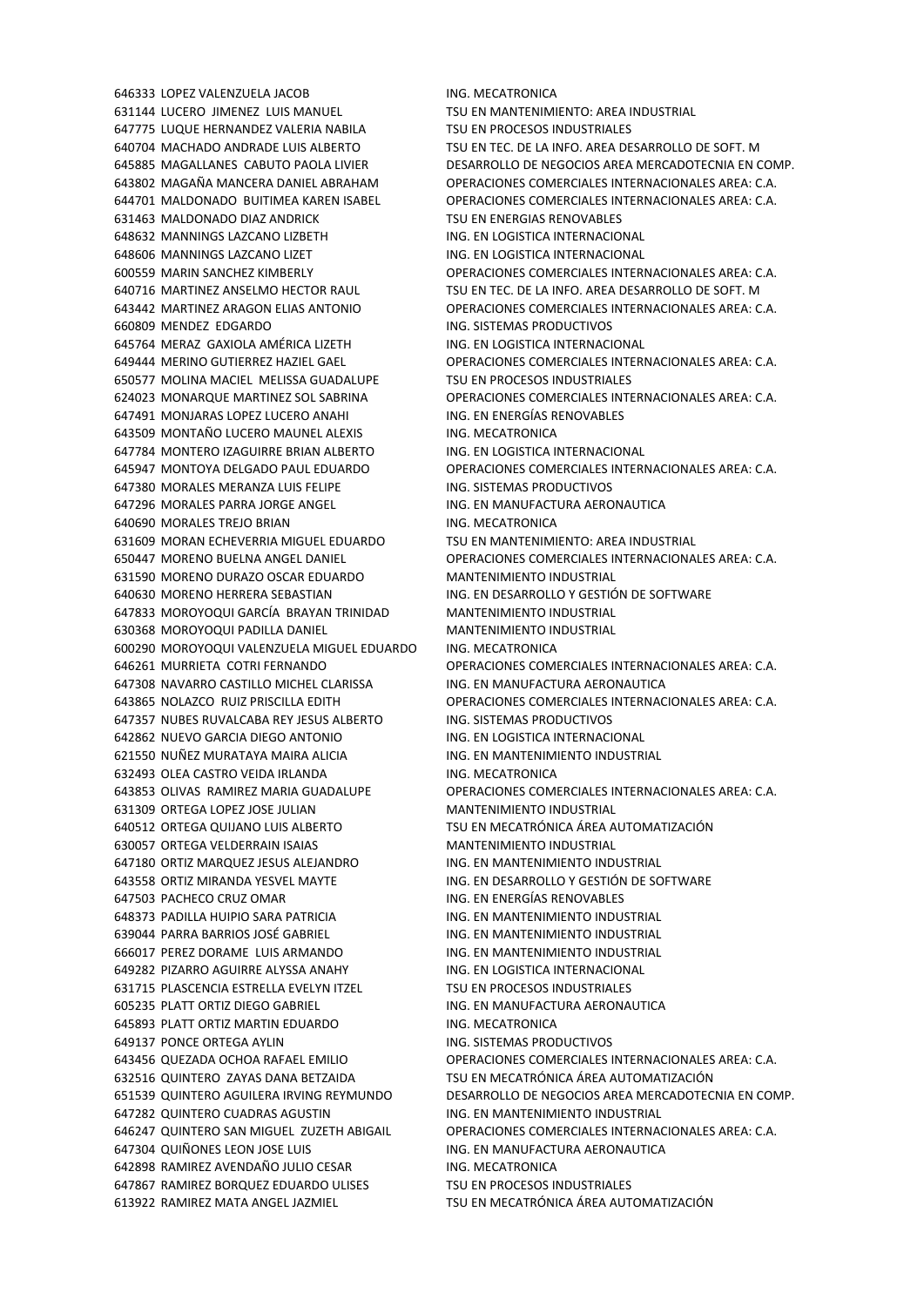RAMOS ESQUER GERARDO ANTONIO ING. EN MANTENIMIENTO INDUSTRIAL RAMOS LAGARDA MERARI BETSABE ING. SISTEMAS PRODUCTIVOS RAYO ATIENZO CINTHYA KARINA TSU EN PROCESOS INDUSTRIALES REYES GUDIÑO JONATHAN RICARDO TSU EN PROCESOS INDUSTRIALES RICO ALVARADO GUADALUPE YAMILETH MANTENIMIENTO INDUSTRIAL RIOS ALVAREZ YAMIL OCTAVIO ING. MECATRONICA RIOS HERRERA MAYRA GRISELDA ING. SISTEMAS PRODUCTIVOS RIVERA PORTOLLO BRAYAN GILDARDO MANTENIMIENTO INDUSTRIAL ROBLES ACUÑA KARLA ALICIA TSU EN PROCESOS INDUSTRIALES RODRIGUEZ ARMENTA JULIAN LEOBARDO TSU EN PROCESOS INDUSTRIALES RODRIGUEZ ESPARZA EDGAR ALEXIS MANTENIMIENTO INDUSTRIAL RODRIGUEZ MARQUEZ DIEGO ALEJANDRO MANTENIMIENTO INDUSTRIAL RODRIGUEZ MOROYOQUI ABEL RICARDO TSU EN ENERGIAS RENOVABLES 641871 RODRIGUEZ ZAMORA YOVANI ING. MECATRONICA ROJAS SIMENTAL BRYAN ANTONIO TSU EN MANTENIMIENTO: AREA INDUSTRIAL ROMERO LEYVA ALBERTO ING. MECATRONICA ROMERO URIAS DIANA SELENE ING. MECATRONICA ROSAS OROZCO ANGEL GERARDO ING. EN MANTENIMIENTO INDUSTRIAL 646272 RUELAS CASTILLO MONSERRATH ING. MECATRONICA 650153 RUIZ REYES JOSE DE JESUS **ING. MECATRONICA**  SAAVEDRA CALDERÓN VICTOR MANUEL TSU EN MANTENIMIENTO: AREA INDUSTRIAL SALAZAR VIZCARRA JESUS ALBERTO TSU EN ENERGIAS RENOVABLES 647293 SALGADO VALDEZ JESUS ALBERTO ING. EN MANUFACTURA AERONAUTICA SANDOVAL GONZALEZ LUIS ANTONIO ING. EN MANTENIMIENTO INDUSTRIAL SANTOS FUNES OSCAR ARMANDO ING. EN ENERGÍAS RENOVABLES SAÑUDO MORENO JAHEM RODOLFO TSU EN PROCESOS INDUSTRIALES SOTO ESPINOZA OCTAVIO TSU EN MANTENIMIENTO: AREA INDUSTRIAL SOTO ESPINOZA RAYMUNDO TSU EN MANTENIMIENTO: AREA INDUSTRIAL SOTO LEYVA ILSE YAJAIRA TSU EN PROCESOS INDUSTRIALES SOTO VALENZUELA EDUARDO ALONSO TSU EN PROCESOS INDUSTRIALES 650120 SOTO VALENZUELA JOSE ANGEL ING. SISTEMAS PRODUCTIVOS TANORI BANVIDEZ CARLOS MANUEL TSU EN MECATRÓNICA ÁREA AUTOMATIZACIÓN TAPIA SÁNCHEZ JAYSON ARIEL MANTENIMIENTO INDUSTRIAL TORRES BUITIMEA GERARDO DE JESUS MANTENIMIENTO INDUSTRIAL TORRES GASTELUM DANIEL ING. EN MANTENIMIENTO INDUSTRIAL TORRES GONZALEZ JAZMIN ING. SISTEMAS PRODUCTIVOS TORRES SOLORIO OLIVIA GUADALUPE TSU EN PROCESOS INDUSTRIALES TREVIZO LOZOYA BRYAN TSU EN MANTENIMIENTO: AREA INDUSTRIAL URÍAS CABRERA JESÚS SAMUEL TSU EN PROCESOS INDUSTRIALES URIAS CARVAJAL JESUS EDUARDO TSU EN ENERGIAS RENOVABLES 644621 VALDEZ MEZA ANGEL ARIEL **ING. EN MANUFACTURA AERONAUTICA**  VALENCIA GONZALEZ ANGEL MANUEL TSU EN MECATRÓNICA ÁREA AUTOMATIZACIÓN VALENZUELA ENRIQUEZ JAVIER ENRIQUE ING. SISTEMAS PRODUCTIVOS VALENZUELA LEON DIEGO MANTENIMIENTO INDUSTRIAL VALLES CERVANTES MIGUEL ANGEL TSU EN MECATRÓNICA ÁREA AUTOMATIZACIÓN 646969 VELAZQUEZ GIL YESENIA ALEJANDRA ING. MECATRONICA VENTURA PEREZ YETZEL AYLEEN TSU EN PROCESOS INDUSTRIALES VERDUGO SANCHEZ EILEEN GUADALUPE TSU EN PROCESOS INDUSTRIALES VILLEGAS FIERRO BRAYAN ALEJANDRO TSU EN MECATRÓNICA ÁREA AUTOMATIZACIÓN VILLEGAS ARVIZU ROXANA MARIA TSU EN PROCESOS INDUSTRIALES 647698 VILLEGAS AVILA BRANDON ANDRE ING. MECATRONICA

 RAMIREZ SANTANDER WENDY JAZMIN ING. EN DESARROLLO Y GESTIÓN DE SOFTWARE REY GONZALEZ AMERICA VIRIDIANA OPERACIONES COMERCIALES INTERNACIONALES AREA: C.A. RODRIGUEZ GUTIERREZ ANA ELYSSA DESARROLLO DE NEGOCIOS AREA MERCADOTECNIA EN COMP. RUIZ SOLANO YADIRA GETZABEL TSU EN TEC. DE LA INFO. AREA DESARROLLO DE SOFT. M SANDOVAL FONSECA ITZEL ADRIANA OPERACIONES COMERCIALES INTERNACIONALES AREA: C.A. VALDEZ ZUÑIGA ANA MIREYA OPERACIONES COMERCIALES INTERNACIONALES AREA: C.A. 640573 VALENZUELA CRUZ GIBRAN VICENTE TSU EN TEC. DE LA INFO. AREA DESARROLLO DE SOFT. M VALENZUELA VERDUZCO SARAHI DESARROLLO DE NEGOCIOS AREA MERCADOTECNIA EN COMP. VÁSQUEZ ANTONIO LUIS FERNANDO DESARROLLO DE NEGOCIOS AREA MERCADOTECNIA EN COMP. VENEGAS ROMAN NAYDELIN TSU EN TEC. DE LA INFO. AREA DESARROLLO DE SOFT. M VILLALOBOS BUITIMEA LIDIA JAQUELINE OPERACIONES COMERCIALES INTERNACIONALES AREA: C.A. VILLALOBOS DOMÍNGUEZ NIDIA ISABEL OPERACIONES COMERCIALES INTERNACIONALES AREA: C.A.